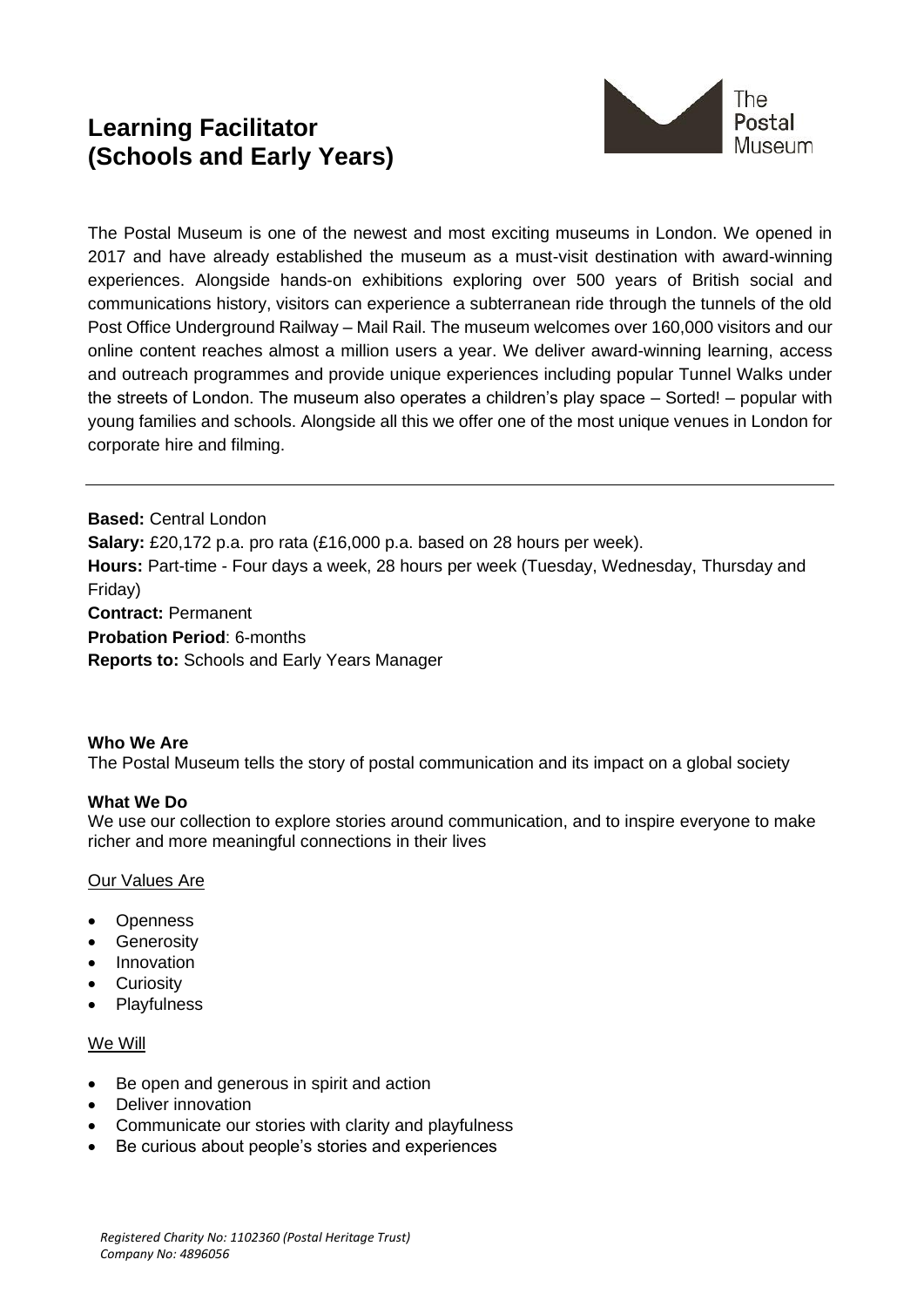# **PURPOSE OF THE JOB**

As Learning Facilitator (Schools and Early Years) you will deliver inclusive museum, virtual and outreach sessions for schools. In school term time you will prepare for, set up and receive full training to deliver inclusive learning experiences that make connections across the curriculum and support confident communication skills. In school holidays you support the delivery of family activities. There will be some weekend and occasional evening work supporting families, community and access programmes and special events.

Whilst you may have experience working in museums, it is not essential. You will have some experience of delivering engaging experiences for children of different ages. Your ability to facilitate engaging experiences is the focus. You will receive on-going training, including shadowing and supported delivery before you lead activities independently. Working as part of the Schools Team you will have the opportunity to explore the collections and discover how they can engage and inspire diverse schools and early years audiences.

You will work within the Exhibitions, Access and Learning team. Some weekend and occasional evening work will be required, and this will be notified and agreed in advance. Time off in lieu will be awarded in line with The Postal Museum's policy.

The post-holder will also be expected to monitor and report on their work as directed by their line manager and adhere to office guidelines on handling, health and safety, lone working, etc., as advised, taking responsibility as appropriate.

# **JOB DESCRIPTION**

### **Key Responsibilities and Duties**

### **1) SCHOOLS PROGRAMME – MUSEUM SESSIONS**

- Supported by the Schools and Early Years Programme Producer, train to deliver sessions. for schools and early years children aged under 5.
- Prepare, set up and pack down sessions in Learning Spaces
- Maintain and refresh session resources as needed

# **2) SCHOOLS PROGRAMME – VIRTUAL SESSIONS**

- Supported by the Schools and Early Years Producer train to deliver virtual sessions for primary schools
- Prepare, set up and pack down equipment for virtual sessions
- Provide test calls for teachers
- Regularly check virtual equipment and report issues

# **3) SCHOOLS PROGRAMME – HOME EDUCATORS**

- Supported by the Schools and Early Years Programme Producer, train to deliver sessions for home educating families (six Home Ed Days per year)
- Prepare, set up and pack down themed activities for families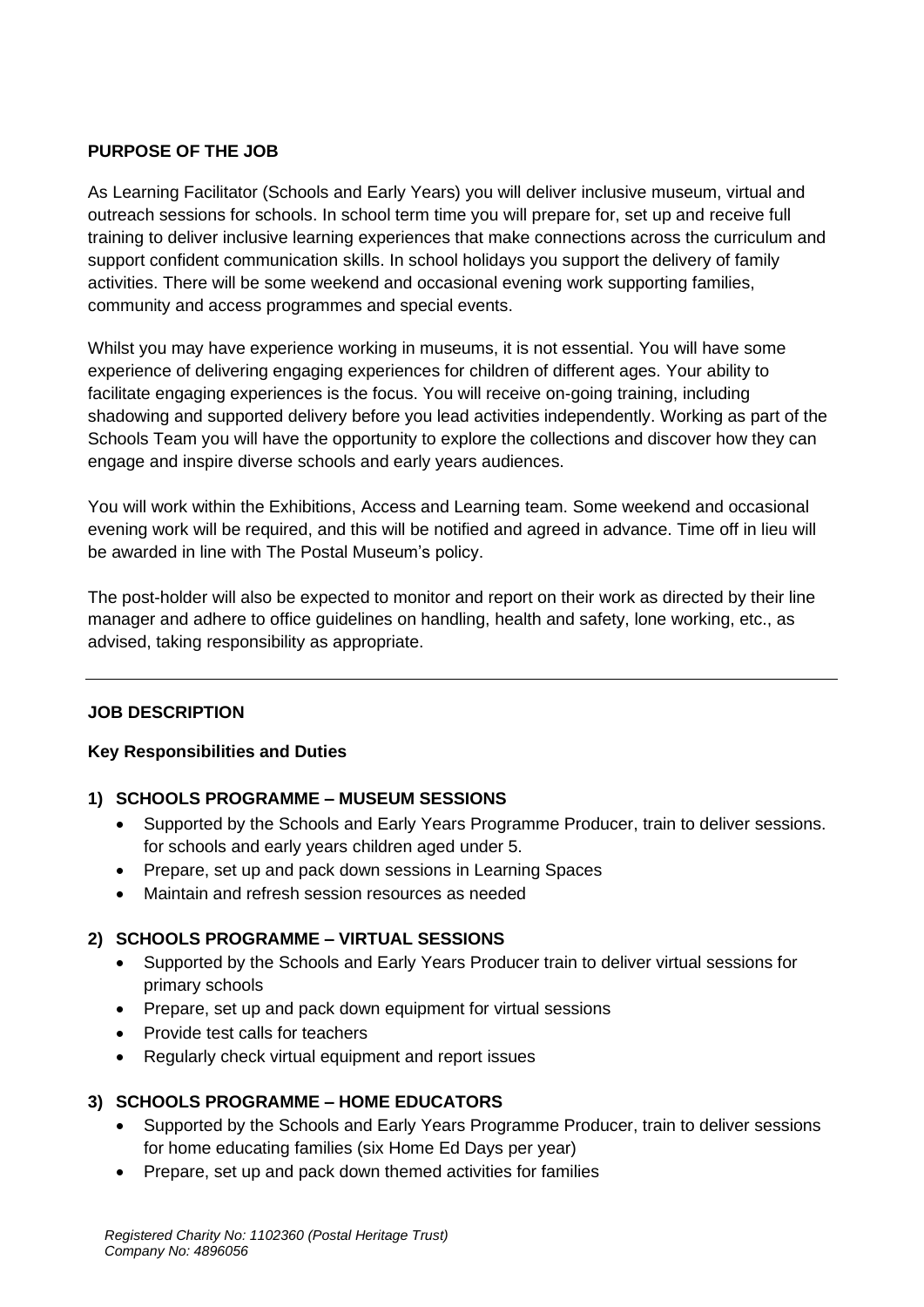# **4) SCHOOLS PROGRAMME – TRAINING**

- Take part in training and team observations to learn and deliver school sessions and engagement techniques
- Take part in access training to support inclusive schools engagement
- Assist with schools volunteer training

# **5) SCHOOLS PROGRAMME – LOGISTICS**

- Liaise with Visitor Experience and Box Office team to plan school visit logistics
- Prepare visit resources including itineraries for teachers
- Work with volunteers to greet schools and support classes in the museum

# **6) SCHOOLS PROGRAMME – DEVELOPMENT**

• Supported by Schools and Early Years Programme Producer contribute to the development of schools and early years sessions for children under 5

# **7) GENERAL**

- Support delivery of families, community and access programmes
- Attend relevant museum-wide all staff meetings and training

# **8) OTHER ACTIVITIES**

• The post-holder is expected to monitor and report on their work as directed by their line manager and adhere to office guidelines on handling, health and safety, lone working, etc., as advised, taking responsibility as appropriate.

# **PERSON SPECIFICATION**

# *EXPERIENCE*

# *(Essential criteria)*

- Experience of engaging children aged 0-11 in a learning environment.
- Some experience of using objects and/or archives to inspire learning with different audiences.
- Some experience of working or volunteering in a museum or the cultural sector.
- Experience of working with volunteers or as part of a busy team.

# *SKILLS/KNOWLEDGE*

# *(Essential criteria)*

- Some knowledge of the National Curriculum or willingness to learn about subject areas.
- An interest and willingness to learn the benefits of using the collection to inspire children.
- Engaging and enthusiastic communicator, able to adapt for different audiences.
- Well organised and able to work independently within timeframes.
- Flexible and positive attitude, able to think quickly and adapt to changing situations.